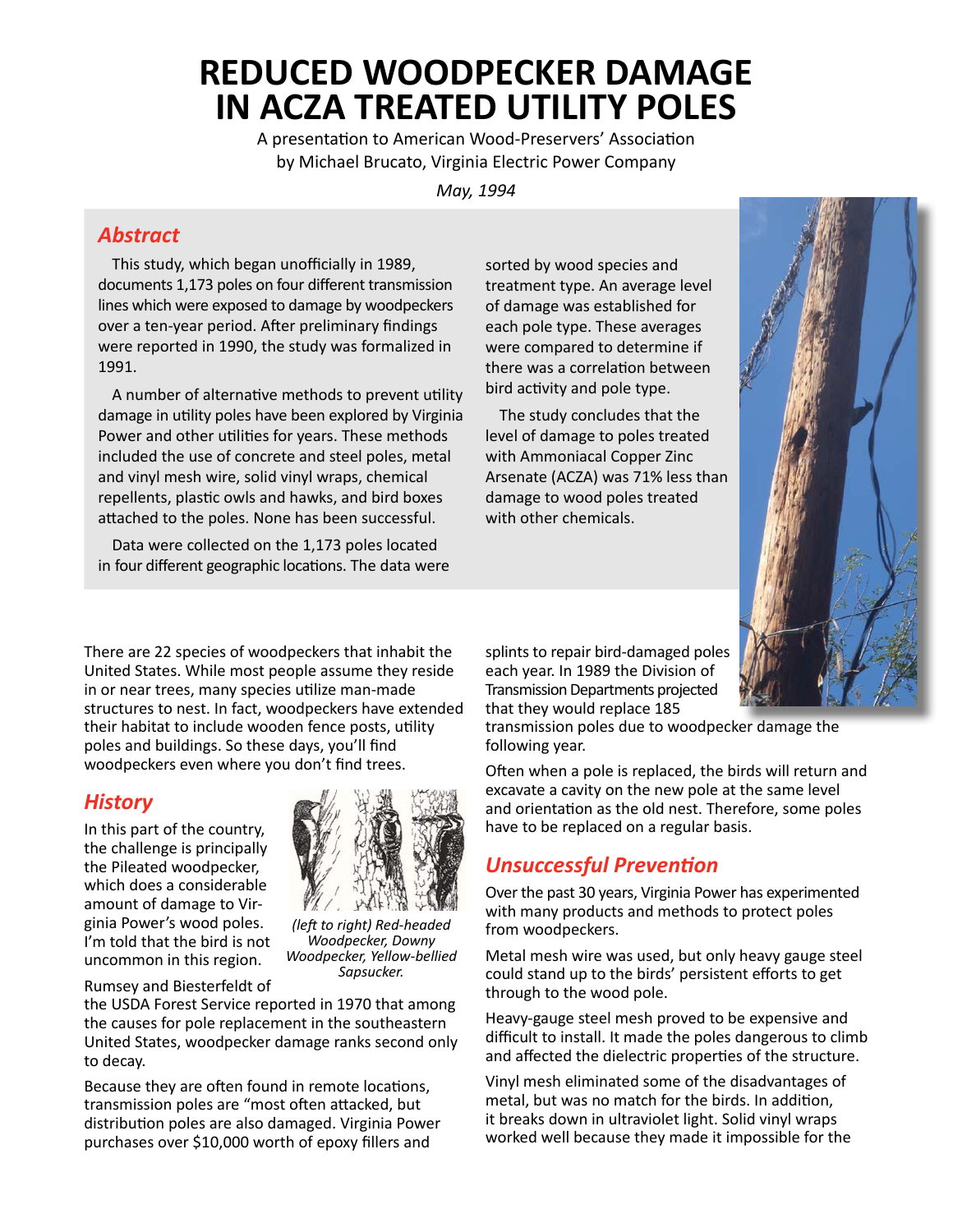woodpeckers to perch on the poles. However, the wrap also breaks down in time, has a tendency to become brittle, and, with nails breaking through, falls off the pole. Additionally, the vinyl must be removed before climbing the pole.

Other unsuccessful methods of preventing damage from woodpeckers have included plastic hawks and owls, which seem to actually attract rather than repel the birds.

Chemical repellents have proven ineffective, although if they were impregnated into the pole they might be more effective. Naturally, poles are already impregnated with treating chemicals, and adding chemicals would be difficult and more expensive.

One technique that has had minor success has been the use of bird boxes. These large, deep birdhouses are built with treated lumber and attached to the poles. The woodpeckers sometimes nest in the box rather than excavate a new cavity. We've also tried sawing off the portion of the pole which contains the nest cavity and attaching it to the new pole at the same level and orientation, thus retaining the bird's existing nest. Sometimes the birds will return to their old nest instead of excavating a new one.

In spite of the limited success of these methods, we continue to look for a better, more reliable system. Of course, steel and concrete poles are essentially woodpecker-proof, but wood poles are still the most desirable and economical alternative in most cases.

#### *The Search Goes On*

This search has continued for years as we're always looking for new and better ideas.

It was in 1988 when I first spotted a trend that interested me. The #293 West Staunton to Valley 230kv transmission line is heavily infested with woodpeckers. Over the years many poles have been replaced, so this line now contains a combination of species and pole treatments dating from 1974 onward. Many showed woodpecker damage. In 1988, I walked sections of this line and noted which poles were being attacked. I observed 52 poles and noted that 12 (23%) had significant damage. I noticed that another 12 poles were treated with Chemonite and only one of those 12 had been attacked by woodpeckers.

While this certainly wasn't heavy research, it did pique my curiosity. In fact, these observations, along with some from other utilities were reported in a paper written by Janet Cunningham of J.R. Baxter & Co. in 1989. The findings were covered in a brief story that appeared in the March 1990 issue of *Electrical World* magazine. This encouraged me to begin a more formal study.

In 1991, I walked short, woodpecker-infested sections of several lines trying to create a larger data base that might yield more conclusive results. The data I collected indicated resistance in Chemonite poles, but again the sampling was too small to be conclusive. In addition, I felt I might be unintentionally biasing the study through my selection of study sites. The only way to eliminate the possibility of this bias was to study entire units ... whole transmission lines or taps.

# *Formal Study*

I decided to set up a formal study of four different transmission lines containing 1,173 poles.

Transmission lines were chosen for the study if they had more than 15% Chemonite-treated poles interspersed with poles of other treatments through an area or areas of known woodpecker activity. Each line was over ten years old, so a history of activity over time could be observed.

In order to eliminate potential bias from the selection of the study locations, every pole on the study lines from substation to substation was included in the sampling. If only a tap of the line qualified for the study, every pole on the entire tap of the line was included.



*Sampling Map*

Line #298 runs from Bremo Bluff Power Station on the James River at the center of the state of Virginia south to the town of Farmville. It includes concrete poles from Bremo to Buckingham — approximately the midpoint of the line. The southern half of the line includes a variety of wood poles and runs through rural Cumberland County. The treatment dates on the poles range from 1955 through 1988, with most of the poles dated in the mid-1970s.

Line #293 runs through the Shenandoah Valley in the northwestern part of Virginia. Most of these poles were treated in 1974.

Line #235 starts at Farmville where the 298 line stops and runs south-southwest of Chase City in Mecklenburg County, about fifteen miles north of the North Carolina line. Poles on this line were treated in 1974 and include only two types of poles — Chemonite-treated Douglas fir and CCA-treated Southern yellow pine.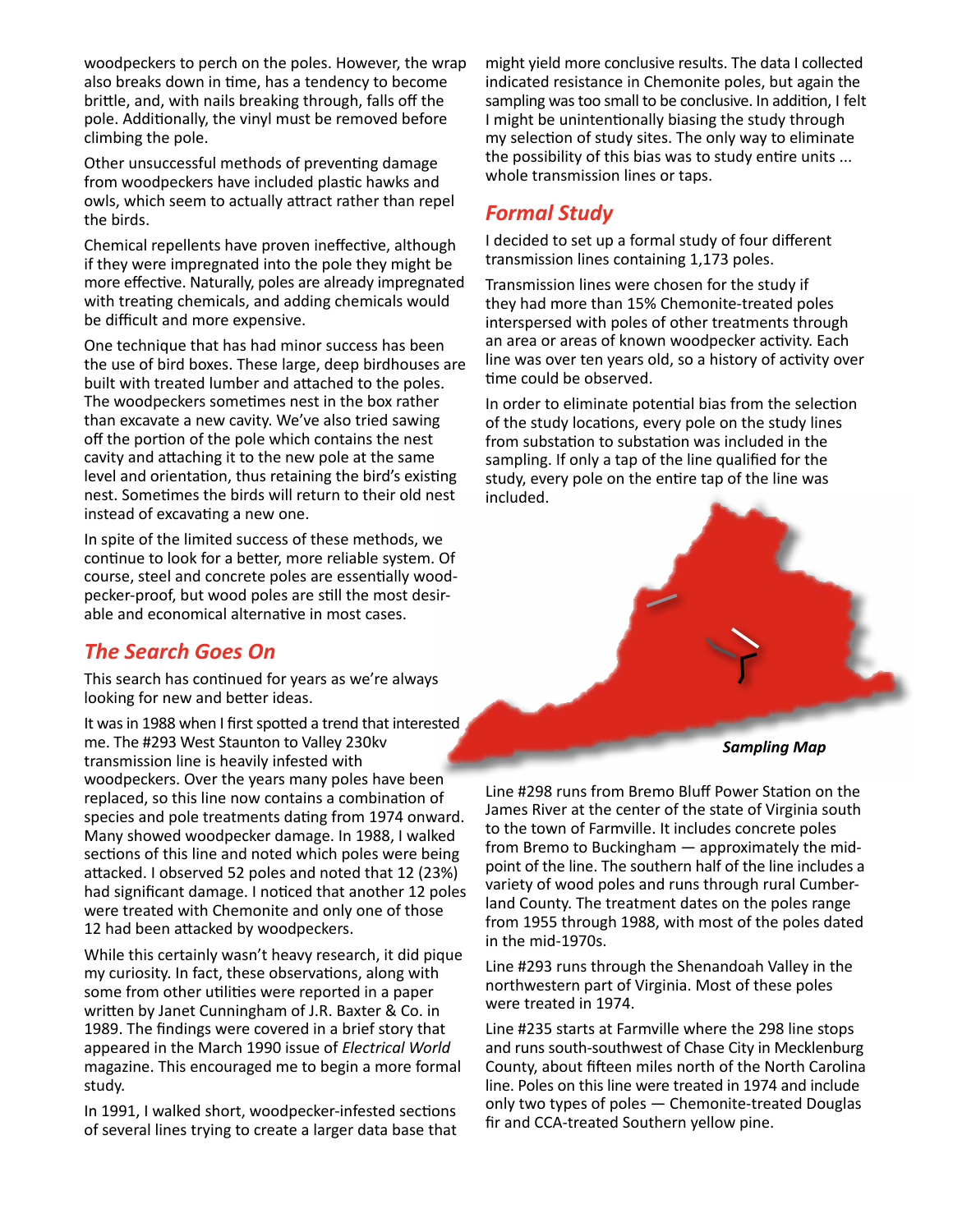| Line #                                                                                                                                                      | <b>DFSB</b> | <b>DFC</b>   | <b>DFCAC</b> | <b>SPC</b> | <b>SP</b><br>(SK or SJ) | <b>WCCAC</b> | <b>Total</b><br><b>Poles</b> |
|-------------------------------------------------------------------------------------------------------------------------------------------------------------|-------------|--------------|--------------|------------|-------------------------|--------------|------------------------------|
| 298                                                                                                                                                         | 34          | $\mathbf{1}$ | 27           | 52         | 90                      |              | 204                          |
| 293                                                                                                                                                         | 80          | 5            | 86           |            | 56                      |              | 227                          |
| 235                                                                                                                                                         | 461         |              |              |            | 124                     |              | 585                          |
| 84                                                                                                                                                          | 33          | 30           | 8            |            | 67                      | 19           | 157                          |
| Total                                                                                                                                                       | 608         | 36           | 121          | 52         | 337                     | 19           | 1,173                        |
| Avg. Age                                                                                                                                                    | 18          | 10           | 18           | 21         | 18                      | 18           |                              |
| <b>NOTE:</b><br><b>DFSB</b><br>= Chemonite treated Douglas fir<br>= Creosote treated Douglas fir<br><b>DFC</b><br>= CCA treated Douglas fir<br><b>DFCAC</b> |             |              |              |            |                         |              |                              |

**SPC = Creosote treated Southern pine**

**SP (SK or SJ) = CCA (type B or type C) treated Southern pine**

**WCCAC = CCA treated Western red cedar**

*from American Wood Preservers' Association standard brand symbols*

Line #84 is a long line that runs a circuitous route from Chase City to Farmville. Only the South Creek Tap, which contained some Chemonite poles, was included in the study.

Each pole was first inspected and given a history. We included and recorded the structure number, the position (left, right or center), wood species and pole birth dates. Table I indicates the breakdown of all poles on each of the four lines.

Next, each pole was inspected and rated for woodpecker damage and evidence of woodpecker activity. Fresh new cavities were given the same value as older or even previously repaired damage, since our object was to assess the amount of activity during the service life of each pole. Based upon the

ratings shown here on Table II, each pole was given a WPH index rating.

After each pole in a study line was assigned a WPH rating, the poles were sorted by species and treatment and the average

#### **Table II**

| <b>WPH</b><br><b>Index</b> | <b>Description</b>                                                                                                                                                                            |
|----------------------------|-----------------------------------------------------------------------------------------------------------------------------------------------------------------------------------------------|
| $\Omega$                   | No evidence of woodpecker activity.                                                                                                                                                           |
| 1                          | One or two small points of Exploratory<br>Pecking. May be of questionable origin.                                                                                                             |
| $\overline{2}$             | Two or more Exploratory Pecking sites<br>limited to one face or level of the pole.                                                                                                            |
| 3                          | Widespread Exploratory Pecking on more<br>than one face or level of the pole.                                                                                                                 |
| 4                          | One Small Cavity. Exploratory Pecking<br>may or may not be present.                                                                                                                           |
| 5                          | Two to five Small Cavities.                                                                                                                                                                   |
| 6                          | More than five Small Cavities or one Nest<br>Cavity.                                                                                                                                          |
| 7                          | Widespread Small or Nest Cavities on<br>more than one face of the pole.                                                                                                                       |
| 8                          | Severe damage to the point that the<br>pole should be scheduled to be changed.<br>(Note: most poles are changed out by this<br>point so this study contained few poles<br>rated 8 or higher). |
| 9                          | Pole is in imminent danger of falling.                                                                                                                                                        |
| 10                         | Pole has failed.                                                                                                                                                                              |

index for each pole type was calculated and compared to others to determine if there was a statistically significant trend.